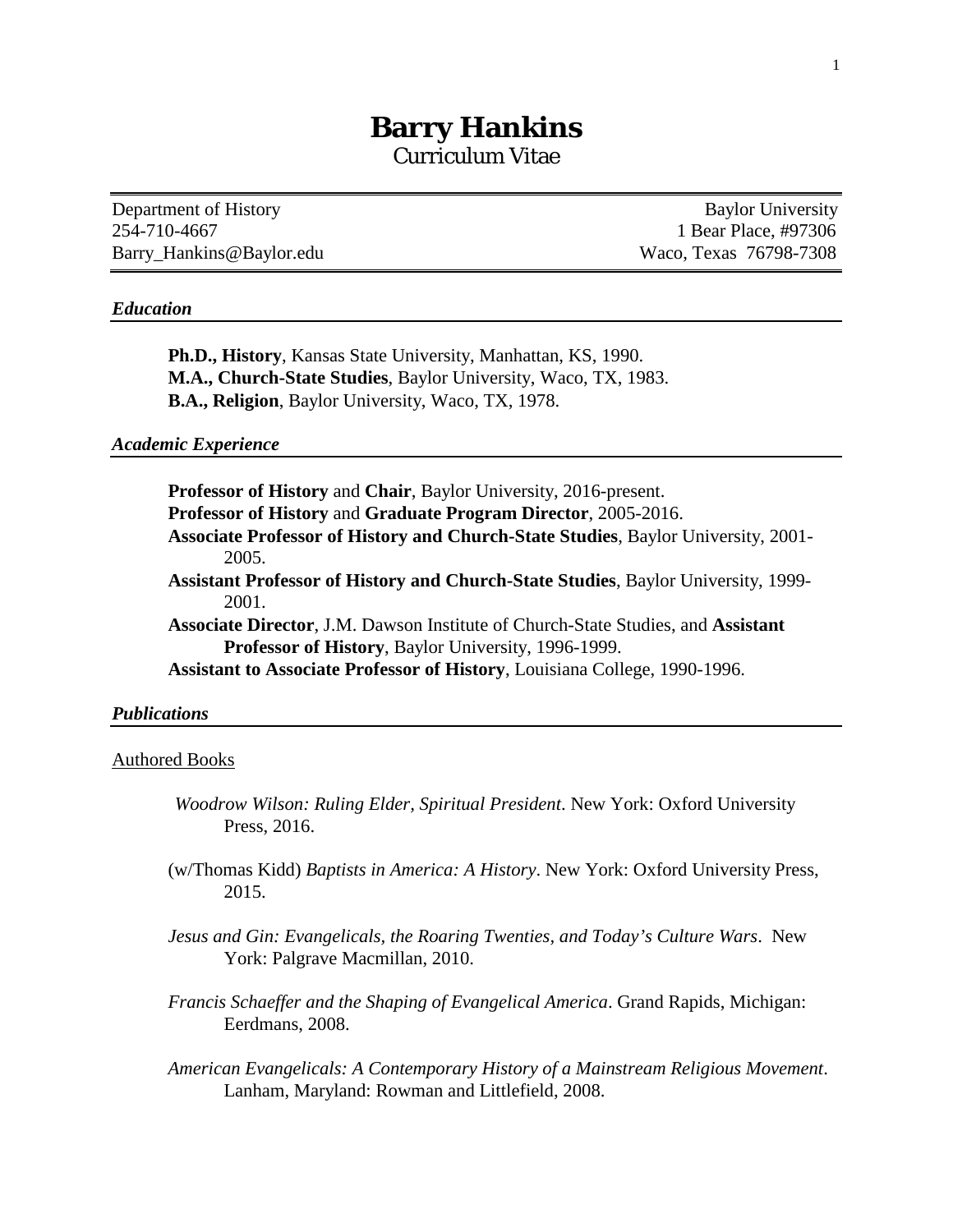- *The Second Great Awakening and the Transcendentalists*. Westport, Conn.: Greenwood Press, 2004.
- *Uneasy in Babylon: Southern Baptist Conservatives and American Culture*. Tuscaloosa: The University of Alabama Press, 2002.
- *God's Rascal: J. Frank Norris and the Beginnings of Southern Fundamentalism*. Lexington: University Press of Kentucky, 1996.

## Edited Books

- Barry Hankins. *Fundamentalism and Evangelicalism: A Documentary Reader*. New York: New York University Press, 2008.
- Barry Hankins and Donald Schmeltekopf, eds. *The Baylor Project: Can a Protestant University Be a First-Class Research Institution and Preserve Its Soul?*. Notre Dame, Indiana: St. Augustine's Press, 2007.
- Derek Davis and Barry Hankins, eds. *New Religious Movements and Religious Liberty*, 2nd ed. Waco, Texas: Baylor University Press, 2003.
- Derek Davis and Barry Hankins, eds. *Welfare Reform and Faith-Based Organizations*. Waco, Texas: J.M. Dawson Institute of Church-State Studies, 1999.

### **Scholarly Articles**

- "Evangelicals and Catholics Together: How it Should Have been in the Roaring Twenties Marketplace of Ideas," *Amerikastudien*, 59:2 (2014): 207-220.
- "'I was Only Making a Point,': Francis Schaeffer and the Irony of Faithful Christian Scholarship," *Fides et Historia*, 2007.
- "Revisiting the Wall of Separation: A Review Essay," *Perspectives in Religious Studies* 30 (Winter 2003): 463-470.
- "And the Answer is, 'Yes'" (Essay response to articles reviewing my book Uneasy in Babylon: Southern Baptist Conservatives and American Culture), *The Southern Baptist Journal of Theology*, 7 (Spring 2003), 50-61.
- "Editorial: Is the Supreme Court Hostile to Religion?: Good News Club et. al. v. Milford Central School (2001) and Santa Fe v. Doe (2000)." *Journal of Church and State*, 43 (Autumn 2001): 681-87.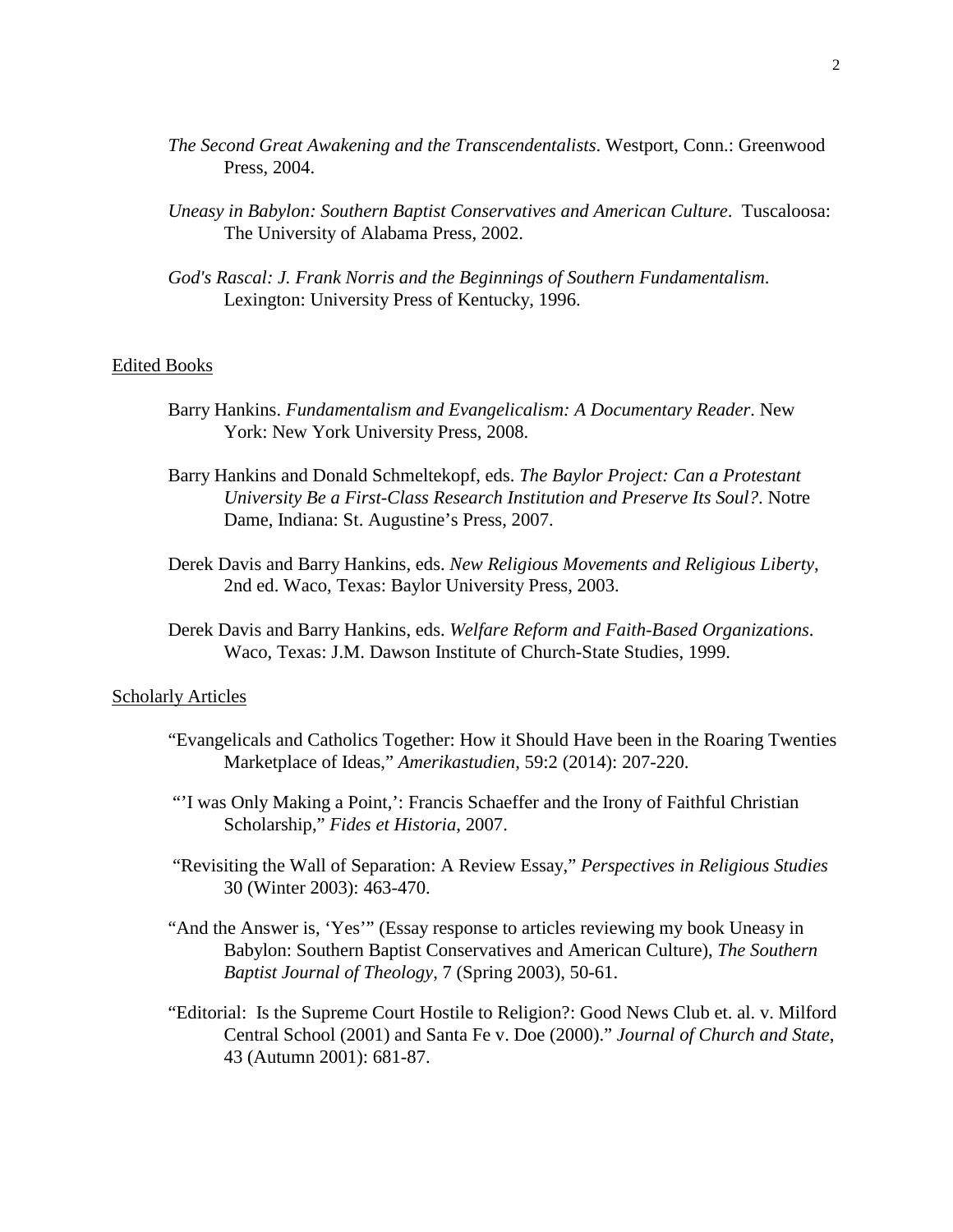- "How Ya Goin To Keep Em Down on the Farm?": Southern Baptist Conservatives as Neo-Evangelicals," *Mid-America: An Historical Review*, 82 (Fall 2000).
- "The Evangelical Accommodationism of SBC Conservatives." *Baptist History and Heritage* 33 (Winter 1998): 54-65.
- "Principle, Perception, and Position: Why Southern Baptist Conservatives Differ From Moderates on Church-State Issues." *Journal of Church and State*, 40 (Spring 1998): 343-70.
- Geoffrey Treloar, Al Beck, and Barry Hankins "Evangelical Historical Scholarship, 1994" (a bibliography). *In The Furtherance of Religious Beliefs: Essays on the History of Theological Education in Australia*, ed. Geoffrey Treloar, 217-41. Sydney: Center for the Study of Australian Christianity, 1997.
- "Editorial: Religious Coercion in a Postmodern Age." *Journal of Church and State* 39 (Winter 1997): 5-14.
- "History is Written by the Losers: A Case Study in Historiography and Religious Conflict," *Fides et Historia* 29 (Fall 1997): 50-65.
- "Southern Baptists and Northern Evangelicals: Cultural Factors and the Nature of Religious Alliances." *Religion and American Culture: A Journal of Interpretation*, 7 (Summer 1997): 271-97.
- "The Ambivalent Fundamentalist: Luther Peak's Relationship with J. Frank Norris and Texas Fundamentalism." *Fides et Historia*, 27 (Winter/Spring, 1995): 71-87.
- Geoffrey Treloar and Barry Hankins, "Bibliography: Evangelical Historical Scholarship 1992." *Lucas*, December 1993.
- "The Strange Career of J. Frank Norris: Or, Can a Baptist-Democrat be a Fundamentalist-Republican." *Church History*, 61 (September 1992): 373-92.
- "The Fundamentalist Style in American Politics: J. Frank Norris and Presidential Elections, 1928-1952." (winner of Torbet prize, American Baptist Historical Society) *American Baptist Quarterly*, 11 (March 1992): 76-95.
- "Manifest Destiny in the Midwest: Selected Kansans and the Philippine Question," *Kansas History*, 8 (Spring 1985): 54-66.

# Book Chapters

"Pacifist Warrior: Woodrow Wilson and the Call to War," in Philip Jenkins, ed., *Remembering Armageddon: Religion and the First World War*. Waco, Texas: ISR Books, 2014.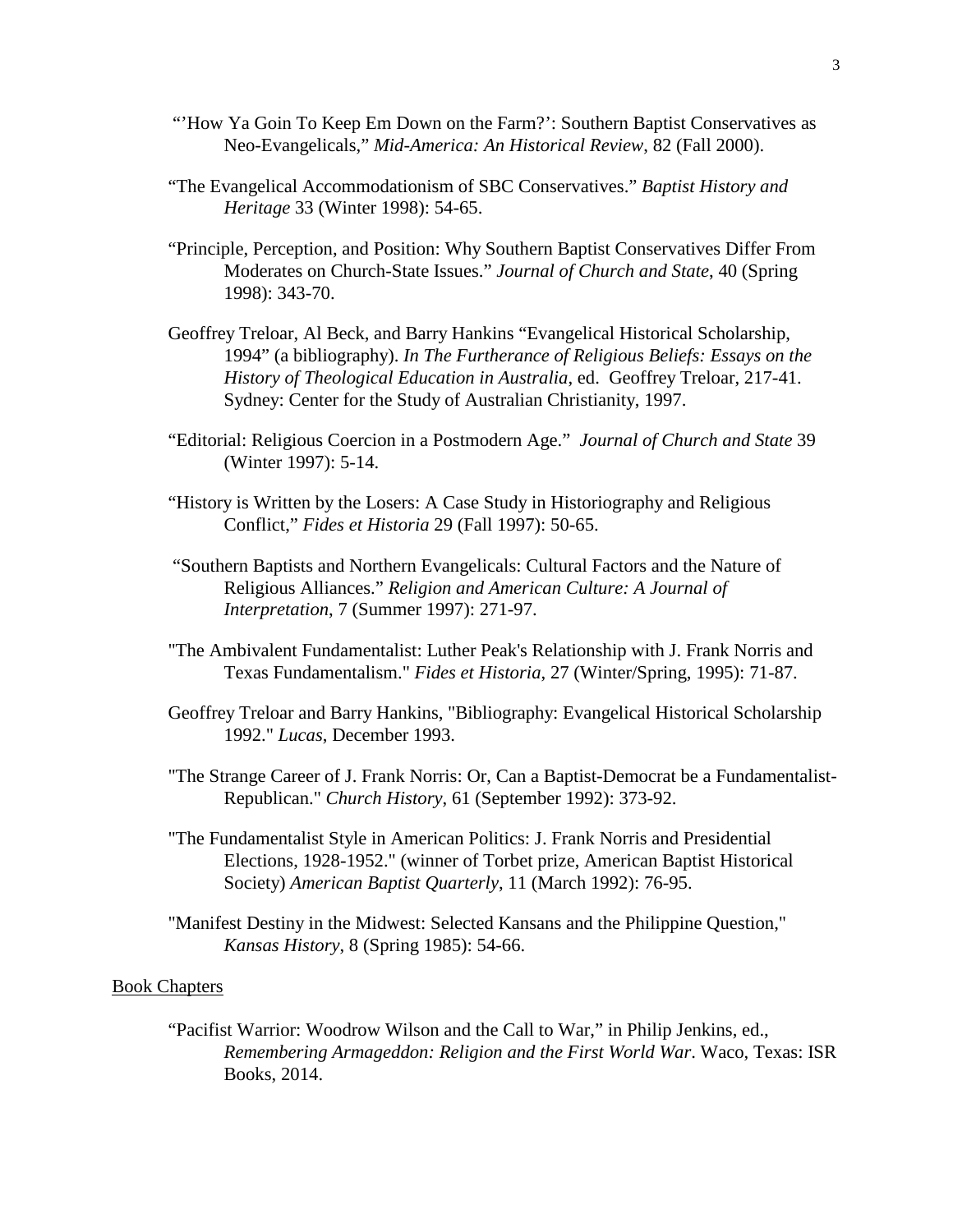- "Marsden and Modern Fundamentalism," in Darren Dochuk, Thomas S. Kidd, Kurt W. Peterson, eds. *American Evangelicalism: George Marsden and the State of American Religious History*. Notre Dame, IN: University of Notre Dame Press, 2014.
- "Southern Baptists and the F-Word: A Historiography of the SBC Controversy and What It Might Mean," in Keith Harper, ed. *Through a Glass Darkly: Contested Notions of Baptist Identity*. Tuscaloosa: University of Alabama Press, 2012.
- " 'We're All Evangelicals Now': The Existential and Backward Historiography of Twentieth-Century Evangelicalism," in Keith Harper, ed. *American Denominational History: Perspectives on the Past, Prospects for the Future*. Tuscaloosa: University of Alabama Press, 2008.

# Dictionary and Encyclopedia Articles

- "Bob Jones, Sr.," in Timothy Larsen, ed., *Biographical Dictionary of Evangelicals*. Downers Grove, Illinois: Intervarsity Press, 2003.
- "C.I. Scofield," *Biographical Dictionary of Evangelicals*. Downers Grove, Illinois: Intervarsity Press, 2003.
- "The Reformation," in *Encyclopedia of Religious Freedom*. Routledge, 2003.
- "The English Revolutions," in *Encyclopedia of Religious Freedom*. Routledge, 2003.

#### Popular Publications

- "Liberty, Conscience, and Autonomy: How the Culture War of the Roaring Twenties Set the Stage for Today's Catholic-Evangelical Alliance," *Touchstone: A Journal of Mere Christianity*, November/December 2011, pp. 42-48.
- "Civil Religion and America's Inclusive Faith," *Liberty*, January/February 2004, 11-15 & 20-22.
- "I've been reading…" *Evangelical Studies Bulletin*, Summer 2004.
- "Religious Tests and Civil Society," *Liberty*, March/April 2004, pp. 9-12.
- "Lonesome Blues: The Consolations of the Frontier," review essay, *Books and Culture*, September/October 2003, 10.
- "A Limited Public Forum?: The Strange Odyssey of Religious Liberty, Free Speech, and Student Fees at Three Universities," *Liberty*, September/October 2001, 3-7.
- "Prayer, Football, and Civil Religion in Texas," *Liberty*, November/December 2000, 8- 13.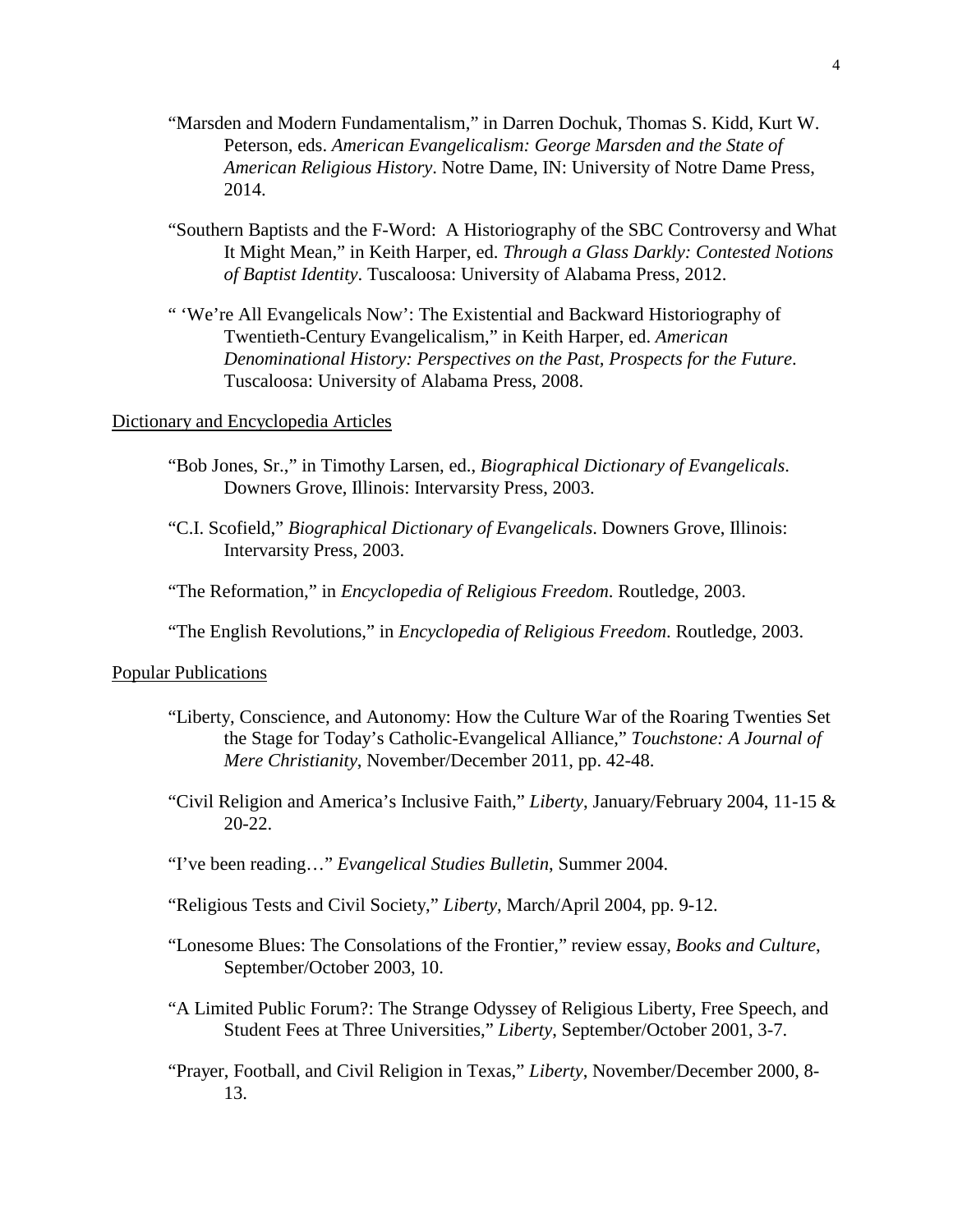- "Older and Wiser: The Maturing of the Religious Right," *Liberty*, September/October 2000, 8-13.
- "Divided Loyalities (and the Religious Right)." *Liberty*, September/October 1997, 6-9.
- "Separation of Church and State Isn't Just for Liberals." *Liberty*, November/December 1999, 2-5 & 22-23.
- "Through the Backdoor: Martin Luther and Welfare Reform." *Liberty*, May/June 1999, 23-27.
- "The Terrible 'A' (accommodation) Word." *Liberty*, May/June 1998, 16-21.

"Squaring Off Over the Good University." *Baylor News*, May 1998, 7.

#### Editorials Related to Scholarly Work

- "The Surprising Thing Baptists and Muslims Have in Common," *History News Network* (online), May 30, 2015.
- (with Thomas Kidd) "Here are Three Reasons Why Southern Baptists are in Decline," *Washington Post* (online), June 16, 2015.
- (with Thomas Kidd) "Southern Baptists Cleanse Past," *USA Today* (print), June 24, 2012.

"The *New Yorker* and Evangelicalism," *American Spectator* (online), August 15, 2011.

## Book Reviews in the Following Journals

*Alabama Review Books and Culture Christian Scholars Review Church History Fides Et Historia*  H-Net (H-AMREL) *Journal of Church and State Journal of Religion Journal of Religious History Journal of Southern History Journal of the West Kansas History Louisiana History Lucas*

#### Oral History Project

"Southern Baptist Conservatives and American Culture."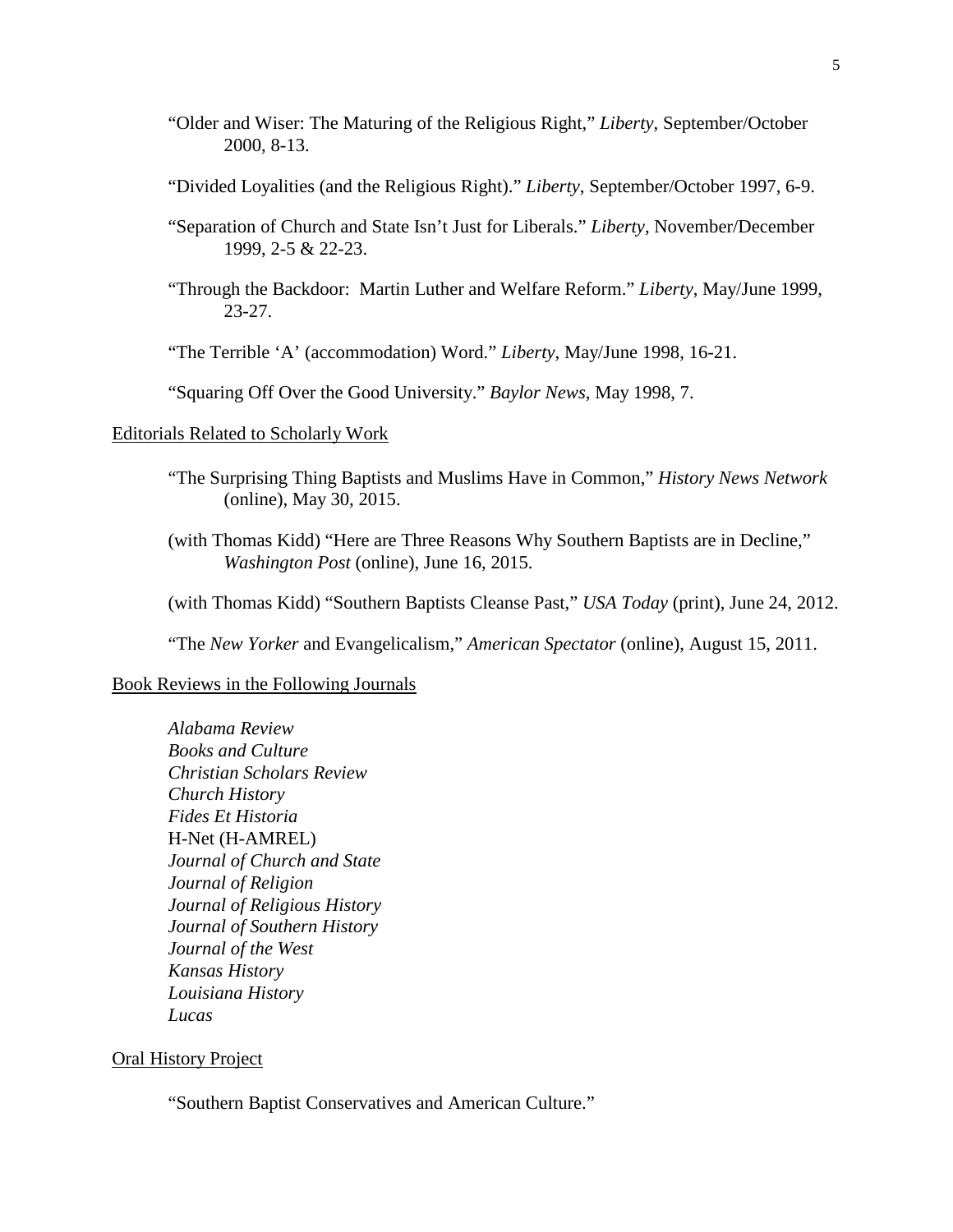Taped interviews with Morris Chapman, Mark Coppenger, James Draper, Jr., Gary Frost, Timothy George, Timothy James Johnson, Richard Land (2), Emmanuel McCall, R. Albert Mohler (2), Carey Newman, Dorothy Patterson, Paige Patterson, Adrian Rogers, Sid Smith, T. Vaughn Walker, Timothy Weber, Michael Whitehead. The interviews have been transcribed by the Institute for Oral History and are housed permanently in the Texas Collection, Baylor University.

## *Symposia and Lectureships*

- Program Chair: Conference on Faith and History, Bluffton University, September 18-20, 2008.
- Program Chair: Conference on Faith and History, Point Loma Nazarene University, October 19-21, 2000, San Diego, California.
- Organizer: "Welfare Reform and the Churches." (a symposium) 6-7 April 1998.
- Organizer: "Civil Religion and the Political Parties." J.M. Dawson Lectures in Church and State, 5-6 March 1997.

## *Awards, Grants and Fellowships*

#### Academic Grants and Fellowships

- Earhart Foundation Grant, Earhart Foundation, Ann Arbor, Michigan, Spring 2009 Research Leave, *Jesus and Jazz: Evangelicals, The Roaring Twenties, and Today's Culture Wars.*
- Horizons Grant, Baylor University Institute for Faith and Learning, 2003 to fund research on biography of Francis Schaeffer.
- University Research Committee Grant, Baylor University, to conduct interviews and other research as part of a book project entitled "Uneasy in Babylon: Southern Baptist Conservatives and American Culture."
- University Research Committee Grant, Baylor University, to conduct interviews and other research as part of a book project entitled "Uneasy in Babylon: Southern Baptist Conservatives and American Culture, 1999.
- University Research Committee Grant, Baylor University, to conduct interviews and other research as part of a book project entitled "Uneasy in Babylon: Southern Baptist Conservatives and American Culture, 1998.
- Summer Fellow, 1998, Institute for Oral History—to conduct interviews with Southern Baptist conservative leaders concerning their views of religious liberty, churchstate relations, politics, and culture.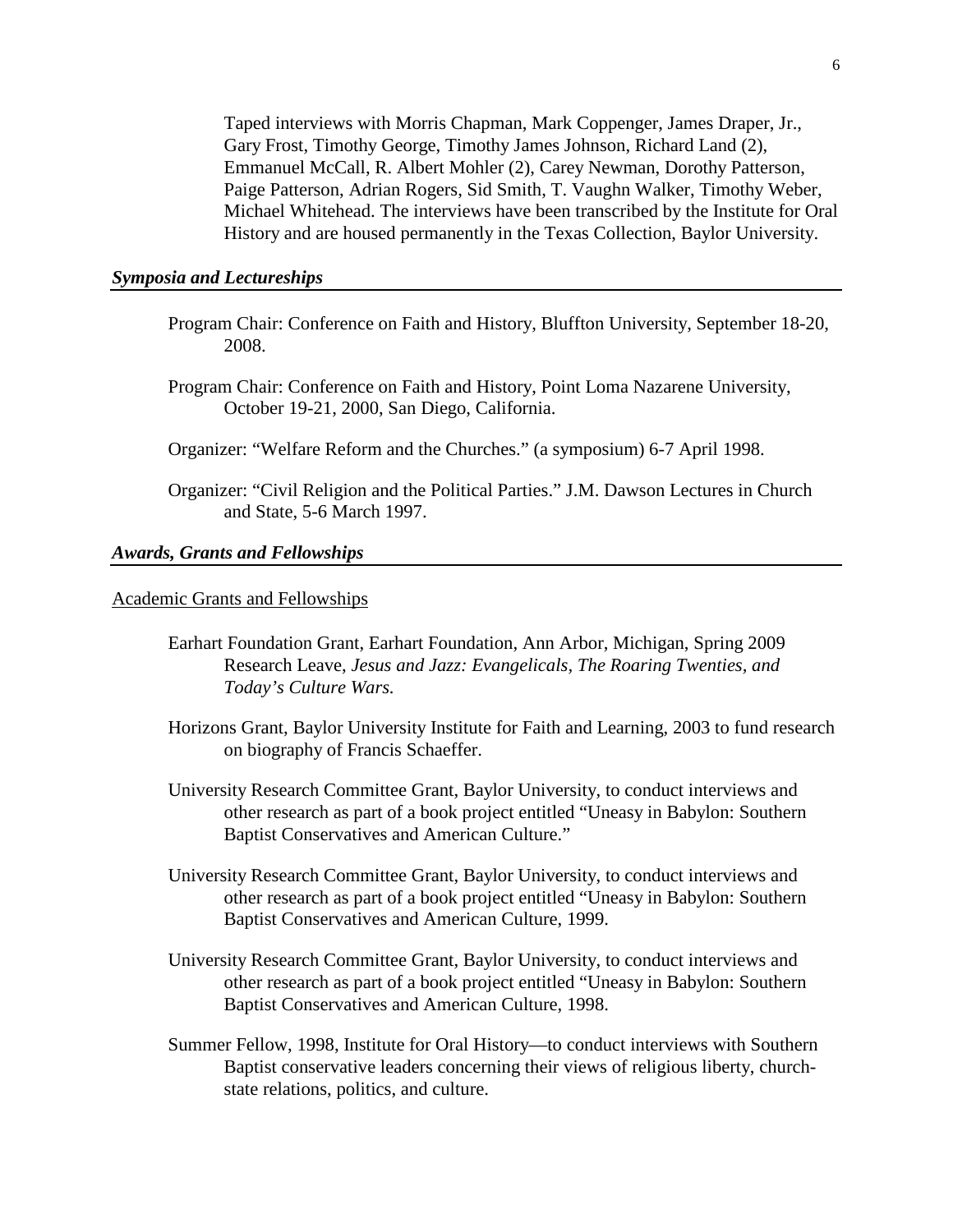- University Research Committee Grant, Baylor University, to conduct interviews with Southern Baptist conservative leaders concerning their church-state views, 1997.
- Summer Fellow, 1997, Institute for Oral History—to conduct interviews with Southern Baptist conservative leaders concerning their views of religious liberty, churchstate relations, politics, and culture.

Summer Sabbatical, Walker Fund, Louisiana College, 1992.

## Academic and Scholarly Awards

- 2009 John Pollock Award for Christian Biography for *Francis Schaeffer and the Shaping of Evangelical America.*
- 2004 Outstanding Academic Title citation by *Choice* magazine for *Uneasy in Babylon: Southern Baptist Conservatives and American Culture*.
- Texas Baptist Historical Society, Church History Prize (for best book on a Texas Baptist), 1997.
- Robert G. Torbet Essay Prize, American Baptist Historical Society, Valley Forge, PA, 1991.
- Anne Stewart Higham Prize for best graduate student in history at Kansas State University, 1985.
- First Place, Competition for graduate research papers, Kansas History Teachers Association, 1984.

#### *Participation In Professional Meetings*

- "White Flight, Shift to the Right: Bellevue Baptist Church and Memphis," Southern Historical Association Annual Meeting, Memphis, Tennessee , November 4, 2004.
- Chair and Respondent, "Church-State Issues in American History," Conference on Faith and History Biannual Student Conference, Holland, Michigan, October 14, 2004.
- Respondent, Pruitt Symposium, "Christianity and the Soul of the University," Baylor University, March 25-27, 2004.
- Commentator: "Lone Star Visions of Church, State, and Society, 1912-1950: Two Texas Perspectives," Texas State Historical Association, Joint Session With The Texas Baptist Historical Society, March 4, 2004, Austin, Texas.

Session Chair, Pruitt Symposium, Baylor University, October 30-November 1, 2003.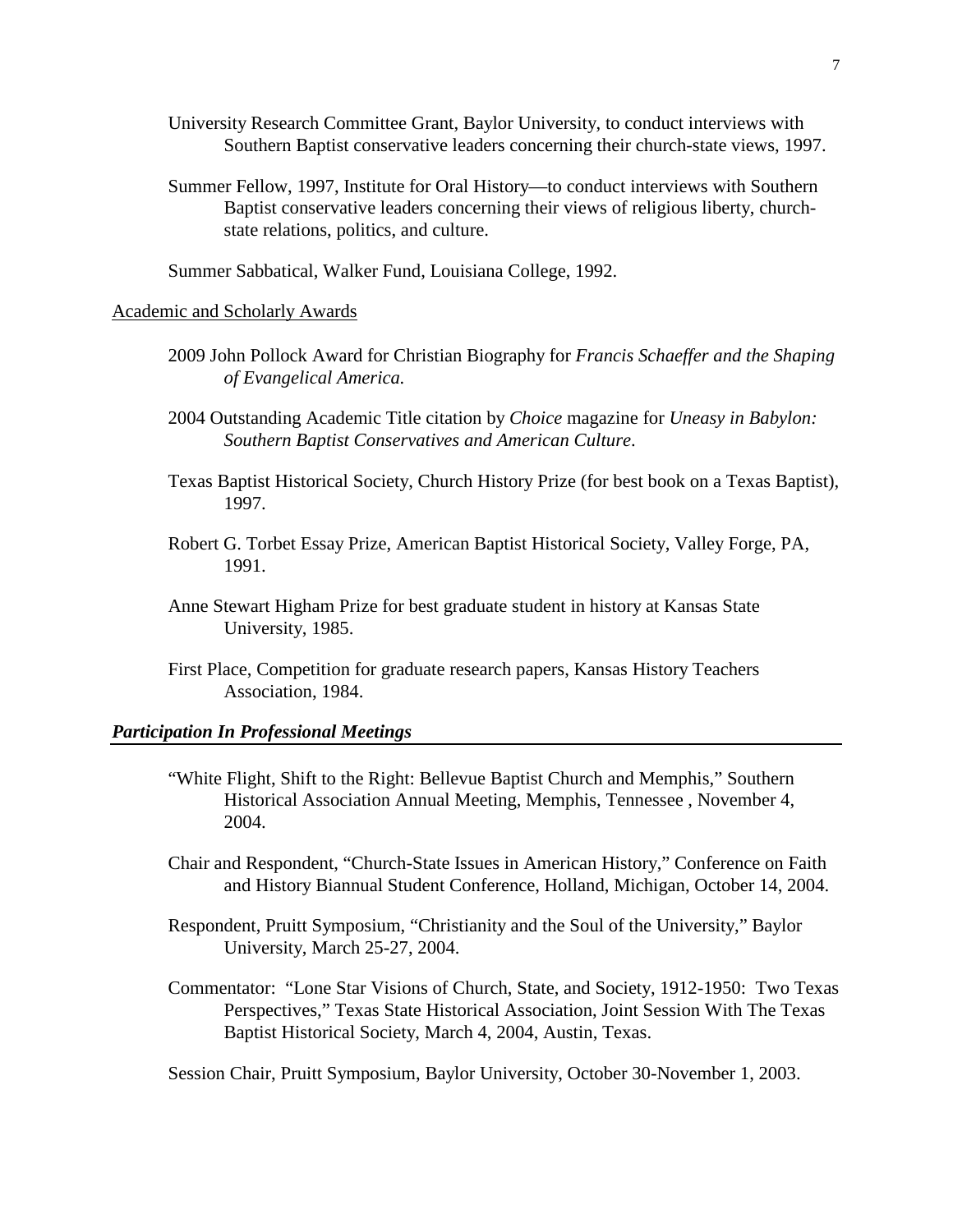- "Response to Robert Fogel's *The Fourth Great Awakening*, Christianity and Economics, Pruitt Symposium, November 9, 2002.
- Panel Discussion: "Tip-Toeing on Sacred Ground: Professional Historians and the Writing of Contemporary Religious History," Conference on Faith and History, October 10-12, 2002.
- "Die in the Pulpit: W.A. Criswell, J. Frank Norris, and the Problem of Succession in Two Mega-Churches," Texas Baptist Historical Society meeting at Texas State Historical Society, March 2002, Corpus Christi, Texas.
- "Avoiding a Scandal: Southern Baptists and Religious Liberty in a Pluralistic Culture," Civitas Annual Symposium: Civil Society and Christian Social Thought: Four Views, Baylor University, March 22-23, 2002.
- "Not Your Father's SBC: Southern Baptist Conservatives and American Culture," Southern Baptists and the New Millennium: Identity, Orthodoxy, and Cooperation, The Southern Baptist Theological Seminary, February 26-28, 2001, Louisville, Kentucky.
- "Uneasy in Babylon: Southern Baptist Conservatives and American Culture," American Society of Church History, April 24, 1999, San Diego, California.
- Chair, "Cross-Cultural Evangelism and Ministry," Conference on Faith and History, Lipscomb University, Nashville, Tennessee, September 26, 1998.
- "Frank and Me: A Non-Southern Baptist's View of J. Frank Norris," Southern Baptist Historical Society, April 24, 1998.
- Chair and Respondent, "Old-Time Religion and Politics in East Texas," East Texas Historical Association, Nacogdoches, Texas, September 19, 1997.
- "History is Written by the Losers: Historiography and the Southern Baptist Controversy, 1979-1996," Conference on Faith and History, Calvin College, Grand Rapids, Michigan, October 11, 1996.
- "Defending Dixie: J. Frank Norris and Southern Fundamentalism," Southwestern Social Science Association, Dallas, TX, 1995.
- Chair and Respondent: "Baptists and Fundamentalists in the American South, 1900- 1950," Conference on Faith and History, Messiah College, Grantham, PA, October 7-8, 1994.
- "If the Hat Doesn't Fit, Why Wear It?: Southern Baptists and the Two-Party System in American Protestantism," Re-Forming the Center Conference, Messiah College, Grantham, PA, June 1994.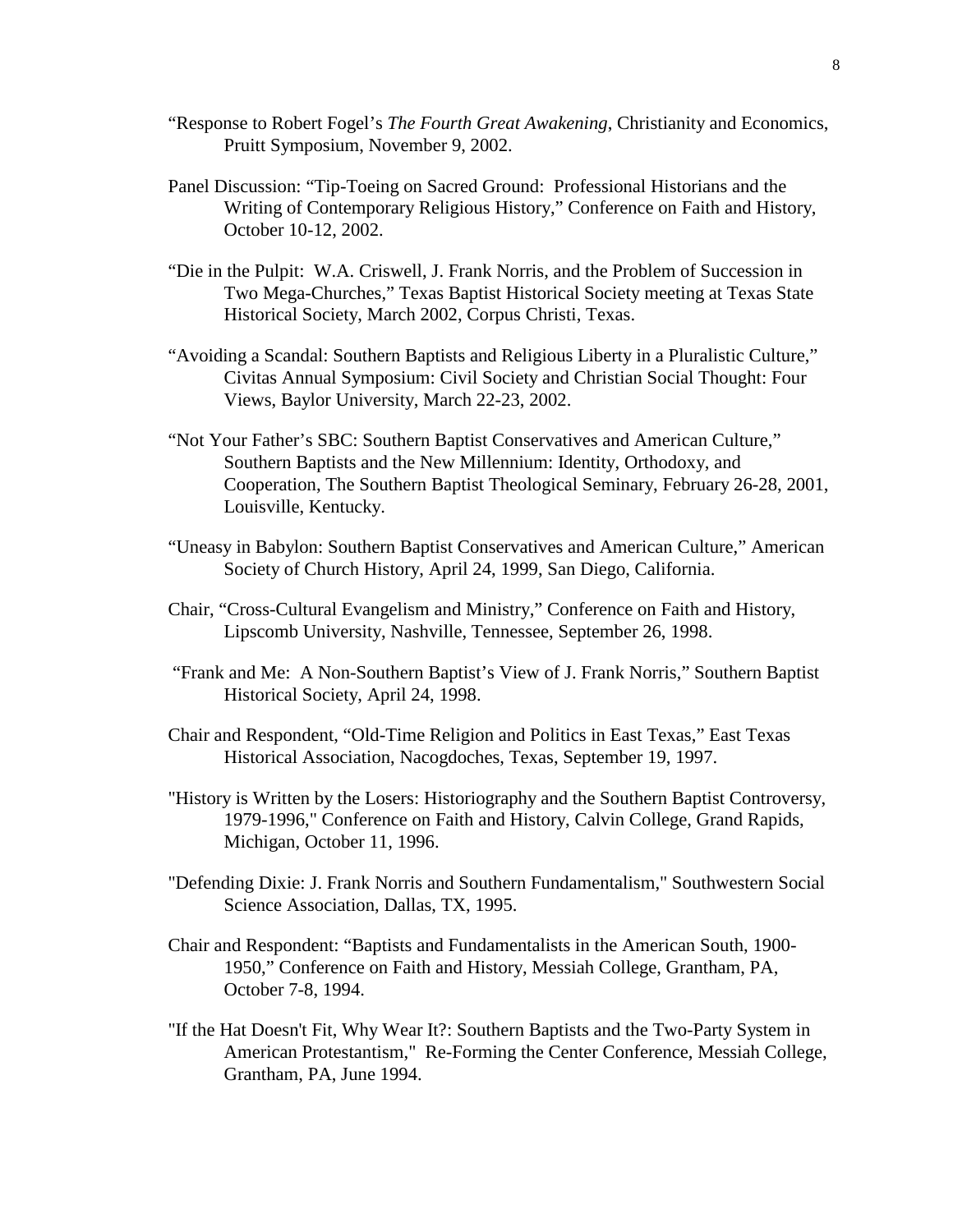- "William Jennings Bryan and the Kingdom of God," Conference on Faith and History, Fort Worth, TX, 1984.
- "From Plymouth Rock to the Philippines: Religion and Manifest Destiny in the Bryan and McKinley Annexation Debate," Kansas History Teachers Association Meeting, Atchison, KS, 1984.

## *Plenary Addresses*

- "The (Worst) Year of the Evangelical: 1926 and the Demise of American Fundamentalism," 2010 Presidential address, Conference on Faith and History, October 8, 2010, George Fox University, Newberg, Oregon.
- " 'I'm Just Making a Point': Francis Schaeffer and the Irony of Faithful Christian Scholarship," Conference on Faith and History, September 21, 2006.
- "Leave America: Francis Schaeffer and the Art of Evangelical Engagement with Culture," Evangelical Theological Society Annual Meeting, November 14, 2006.

## *Invited Addresses and Presentations*

- "Woodrow Wilson and the Bible," Museum of the Bible, Oklahoma City, Oklahoma, October 6, 2016.
- "From Civil War to Culture War: The Enduring Role of Religion in American Conflict," Maryville Symposium, Maryville College, Tennessee, October 18-19, 2013.
- "Good and Bad Ways to Think About Religion and Politics," First Baptist Church, Tyler, Texas, March 30, 2012.
- Presenter, Religious Liberty in Conflict, Seventh-day Adventist Conference, Williamsburg, Virginia, August 25-28, 2003.
- Co-Instructor with Ron Flowers, Texas Christian University, First Amendment Institute, Dallas, Texas, June 21-22, 2002.
- Co-Instructor with Catharine Cookson, Virginia Wesleyan University, First Amendment Institute, Houston, Texas, June 2001.
- "Principle, Perception, and Position: Why Southern Baptist Conservatives Differ from Moderates on Church-State Issues," Faithful Freedom: Religious Liberty in the New Millennium, Texas Christian Life Commission, February 13, 2001.
- "Culture War is Hell: Pluralism, Diversity, and Tolerance in 20th-Century America," National Conversation Series, National Endowment for the Humanities, Alexandria, LA, September 1995.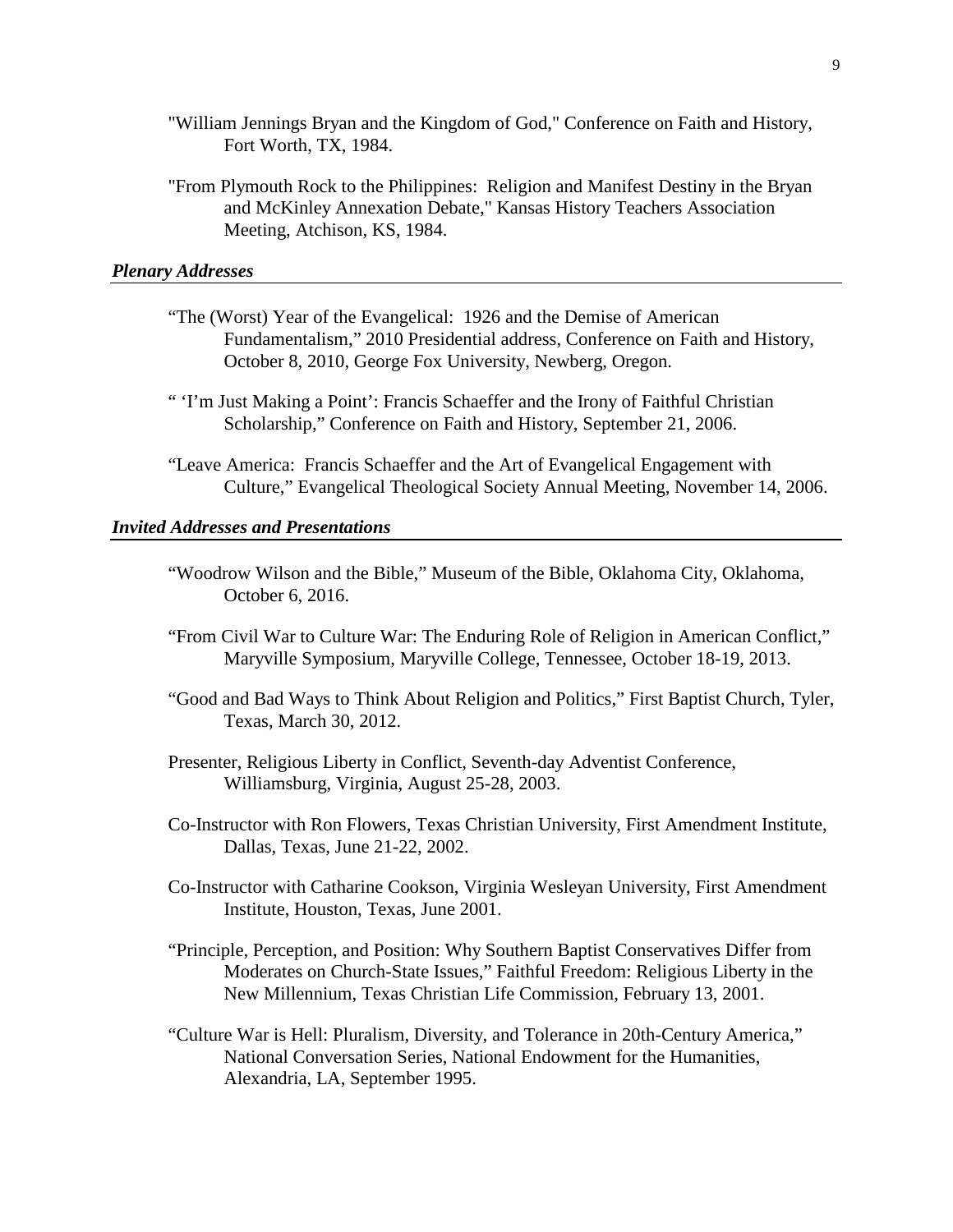Dissertation Advisor (completed):

- Martin Lyndon McMahone, "Liberty More Than Separation: The Multiple Streams of Baptist Thought on Church-State Issues, 1830-1900, Ph.D. diss., Baylor University, 2001.
- Christopher L. Canipe, "A Captive Church in the Land of the Free: E.Y. Mullins, Walter Rauschenbusch, George Truett, and the Rise of Baptist Democracy, 1900-1925," Ph.D. diss., Baylor University, 2004.
- Dean Davenport, "Patriarchy and Politics in the Thought of Sir Robert Filmer and Robert Lewis Dabney," Ph.D. diss., Baylor University, 2006.
- Marshall Johnston, "Bombast and Blasphemy: The Apocalyptic Realism of William Stringfellow and a Critique of American Exceptionalism," Ph.D. diss., Baylor University, 2007.
- Hunter Baker, "The Questionable Value of Secularism as a Solution to the Theo-Political Problem," Ph.D. diss., Baylor University, 2007.
- Albert Beck, "Frank E. Gabelein and American Fundamentalism," Ph.D. diss., Baylor University, 2008.
- Daniel Karppi, "Religious Colleges and the Coming of the Civil War in Texas, 1830-1860," Ph.D. diss., Baylor University, 2008.
- John Basie, "Citizen-Formation, the Common Good, and American Higher Education during the Fundamentalist-Modernist Controversy, 1880-1930," Ph.D. diss., Baylor University, 2010.
- Robert Smith, "Pursuing Justice: American Jewish, Palestinian, and Mainline Protestant Responses to Evangelical Christian Zionism," Ph.D. diss., Baylor University, 2010.
- Brendan Payne, "Cup of Salvation: Race, Religion, and Anti-Prohibition in Texas, 1885- 1935," Ph.D. diss., Baylor University, 2017.
- Nicholas Pruitt, "Open Hearts, Closed Doors: Native Protestants, Pluralism, and the 'Foreigner' in America, 1924-1965," Ph.D. diss., Baylor University 2017.

# Graduate Courses Taught

Seminar in Church and State During the Reformation Era (Baylor University)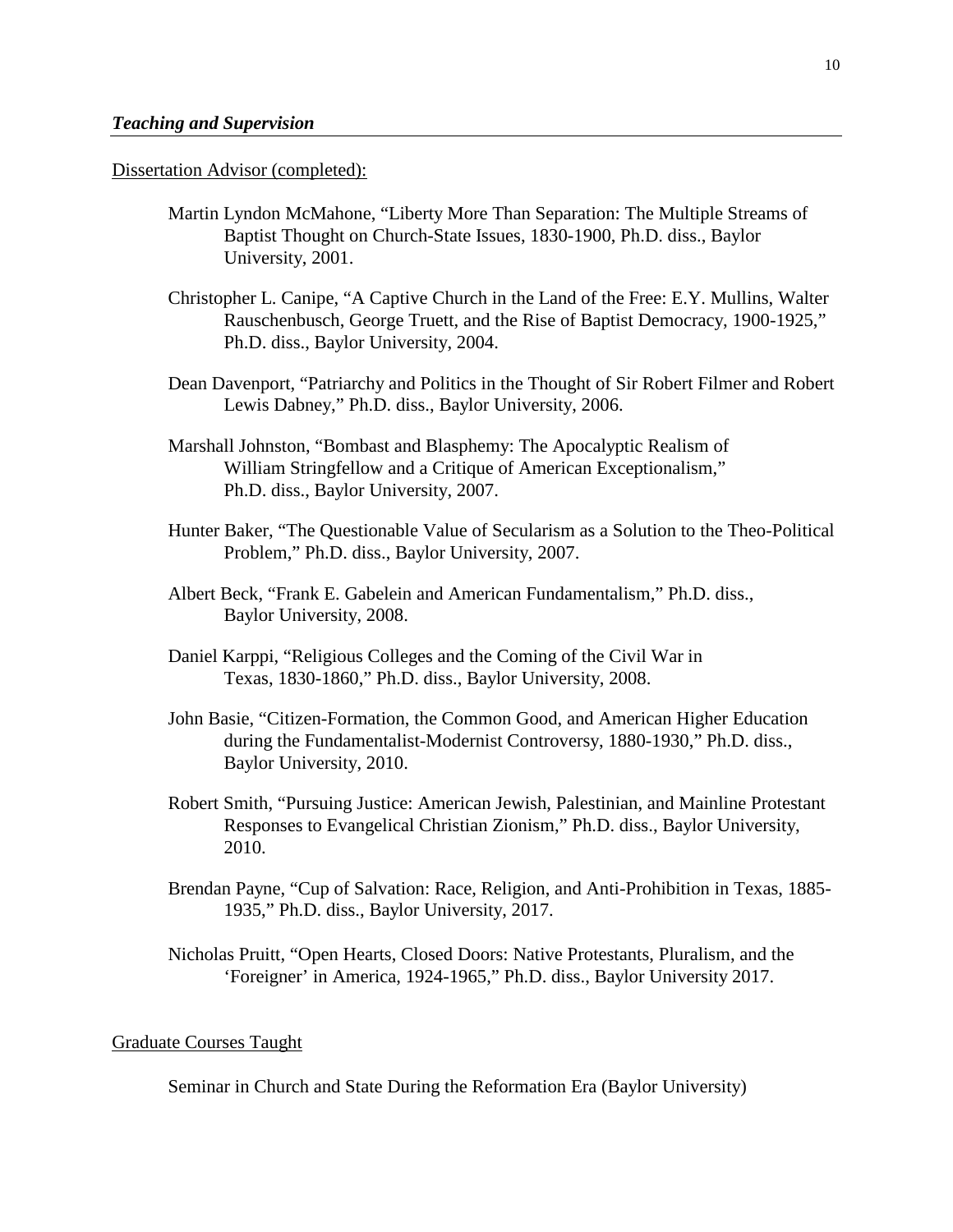Seminar in Religion and the Body Politic in America (Baylor University)

Seminar in Church and State in the U.S. (Baylor University)

## Undergraduate Courses Taught

Renaissance and Reformation (Louisiana College)

Medieval Europe (Louisiana College)

Russian History (Louisiana College)

French Revolution and Napoleon (Louisiana College)

Introduction to Value Study (Louisiana College)

Civilization I (Louisiana College)

Civilization II (Louisiana College)

Religion in America (Louisiana College)

World History 1306 (Baylor University)

#### *Service*

## Graduate Fellowship Evaluator

Pew Younger Scholars Program, University of Notre Dame, 1997 and 1998.

## Baylor Leadership Challenge Program

2003-2004 Academic Year Faculty Development Program sponsored by Baylor Provost's Office.

# Baylor Honors Colloquia

Christian Faith and Academic Discipline: Can They Be Integrated?, April 2002; February 2001; September 2001.

America's Continuing Debate Over Science and Religion, September, 2000.

## Faculty Advisor

Habitat for Humanity, Baylor University Student Chapter.